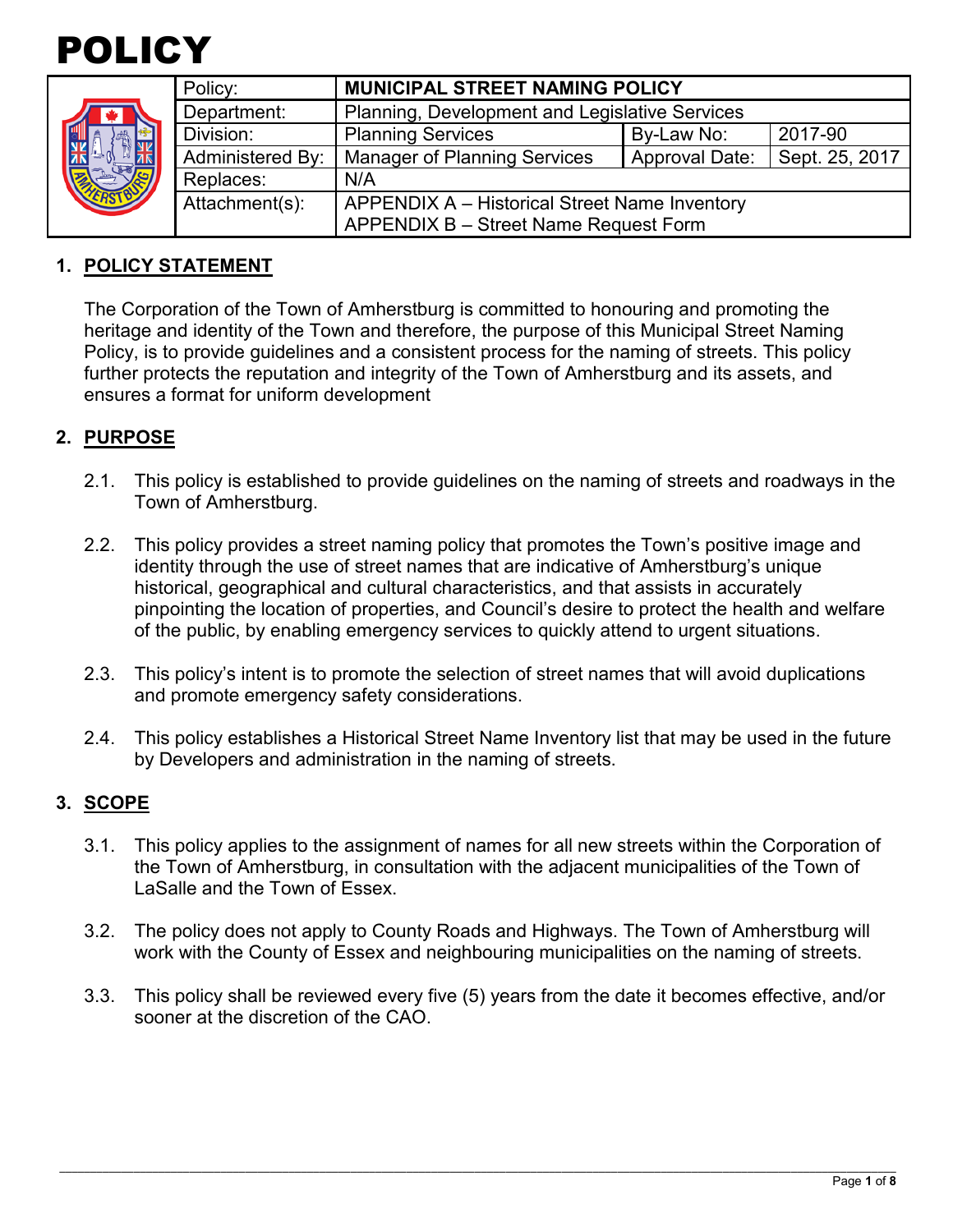# **4. DEFINITIONS**

- 4.1. **Chief Administrative Officer (CAO)** is the Chief Administrative Officer for the Corporation of the Town of Amherstburg, which includes the roles and responsibilities as laid out in Section 229 of the *Municipal Act, 2001.*
- 4.2. **Clerk** is the Municipal Clerk for the Corporation of the Town of Amherstburg, which includes the roles and responsibilities as laid out in Section 228 of the *Municipal Act, 2001*.
- 4.3. **Council** refers to the current elected Council for the Corporation of the Town of Amherstburg. This includes, in its entirety, the Mayor, Deputy Mayor and five (5) Councillors.
- 4.4. **Developer** in this policy refers to any person or corporation initiating a project where the implementation of new streets is included.
- 4.5. **Essential Services** include, but is not limited to, 911 Emergency Service (Police, Fire, and Ambulance) and Canada Post/federal mail delivery.
- 4.6. **Highway** means a designated or declared provincial highway, and/or street allowances and streets dedicated to the public use of highways under the Municipal Act, 2001.
- 4.7. **Senior Management Team (SMT)** is comprised of the Chief Administrative Officer and the Directors. If a Director is unavailable, a delegate may be assigned.
- 4.8. **Street** means all public and private right-of-ways within the boundaries of the Town, and when referenced in this policy refers to all vehicular paths of travel that may be noted as the following:

| a. | Abby             | r.         | Laneway                |
|----|------------------|------------|------------------------|
| b. | Access           | s.         | Line                   |
| c. | Alley            | t.         | Link                   |
| d. | Avenue           | u.         | Loop                   |
| е. | <b>Bend</b>      | ۷.         | Mall                   |
| f. | <b>Block</b>     | W.         | Park                   |
| g. | <b>Boulevard</b> | х.         | Parkway                |
| h. | Centre           | у.         | Place                  |
| i. | Circle           | Z.         | Plaza                  |
| ı. | Circus           | aa.        | Road                   |
| k. | Court            | bb.        | Route                  |
| ı. | Crescent         | CC.        | Row                    |
| m. | Cul-de-sac       | dd.        | Square                 |
| n. | <b>Drive</b>     | ee.        | <b>Street</b>          |
| Ο. | <b>Extension</b> | ff.        | Terrace                |
| p. | Highway          | <b>gg.</b> | Thoroughfare           |
| q. | Lane             | hh.        | Any other street type  |
|    |                  |            | as noted by Statistics |
|    |                  |            | Canada.                |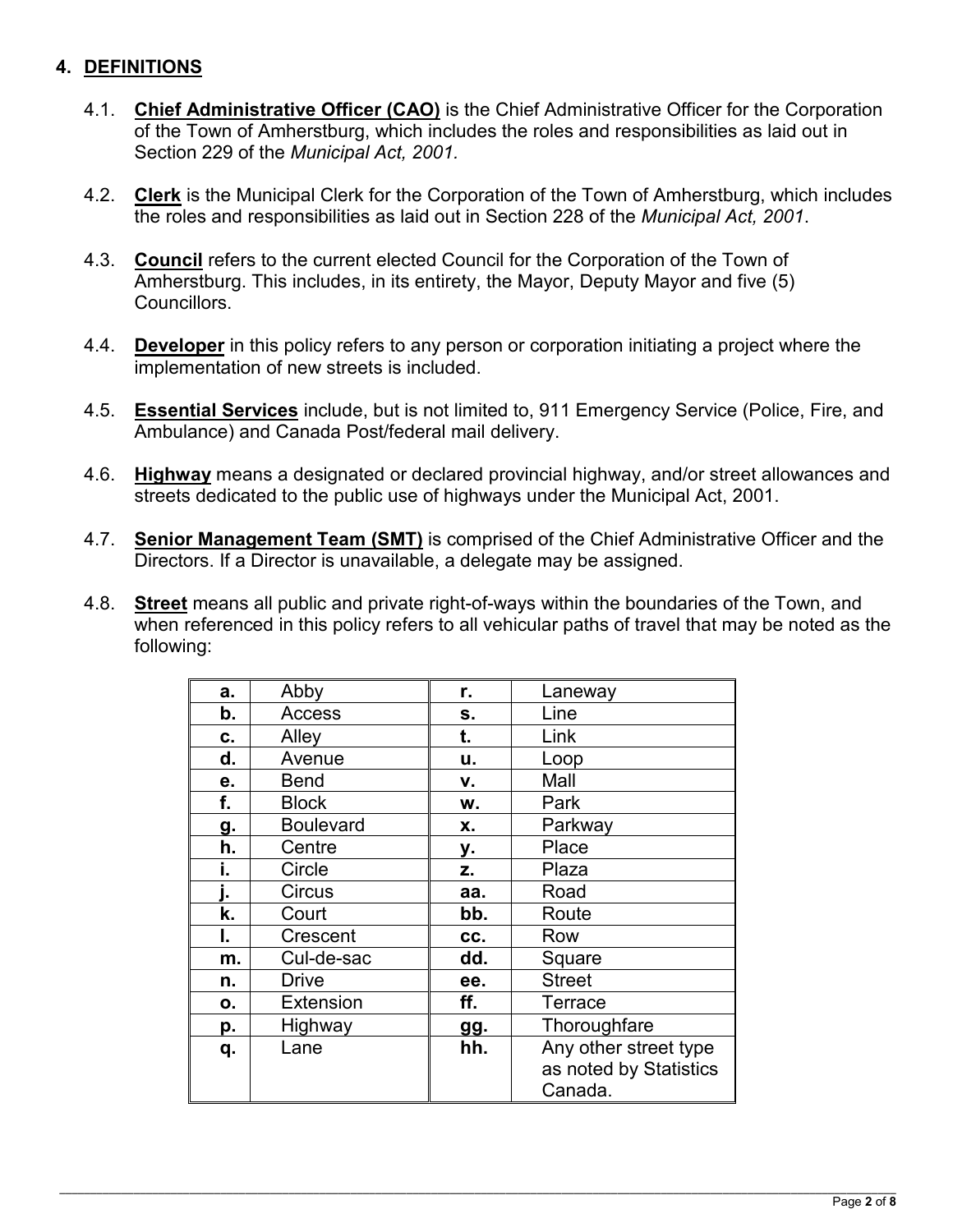- 4.9. **Subdivision** means a division of a single parcel of land into smaller parcels or lots by submitting a plan describing the division and obtaining the final approval from Planning Services department and subsequent approval from the Town of Amherstburg Council and the County of Essex.
- 4.10. **Town** is the Corporation of the Town of Amherstburg.

# **5. INTERPRETATIONS**

Any reference in this policy to any statute or any section of a statute shall, unless expressly stated, be deemed to be reference to the statute as amended, restated or re-enacted from time to time. Any references to a by-law or Town policy shall be deemed to be a reference to the most recent passed policy or by-law and any replacements thereto.

# **6. GENERAL CONDITIONS**

- 6.1. In accordance with Sec. 24-68 of the Municipal Act, 2001, Town Council may pass by-laws for assigning street names to municipal streets within the jurisdiction of the Town.
- 6.2. In addition to such names being established in a by-law, a municipal street within the limits of the Town may be named in a Plan of Subdivision.
- 6.3. All requests for street names must be made in writing and have a completed Street Name Request Form attached. The requests shall include background information concerning the rationale for the request, geographical association (if applicable), biographical information and documentation providing support for the request. The applicant must assume responsibility for obtaining the support for the request where applicable.
- 6.4. The Planning Services department shall compile and process all proposed street names for suitability appropriateness and conformity to the street naming policy of the Town. No street name shall be used unless approved by Council. The Planning Services department may refuse a name if it is known to conflict with existing street names at either the local or regional (Essex County) scale.
- 6.5. The Planning Services department shall maintain a Historical Street Name Inventory and the list of existing street names and all records related thereto. Names that are approved by Council shall be placed on the Historical Street Name Inventory and shall remain on the list for future use. Council may at any time direct that a specific name be used for a specific street.

# 6.6. **Guidelines to Street Naming**

- 6.6.1. All streets accessible to vehicles shall be named including a roadway within a mobile home park.
- 6.6.2. Street names shall be chosen, whenever possible, to recognize the historical significance of figures, groups, neighbourhoods, places, landmarks and events within the Town of Amherstburg that denote:
	- 6.6.2.1. The community's evolution and progress;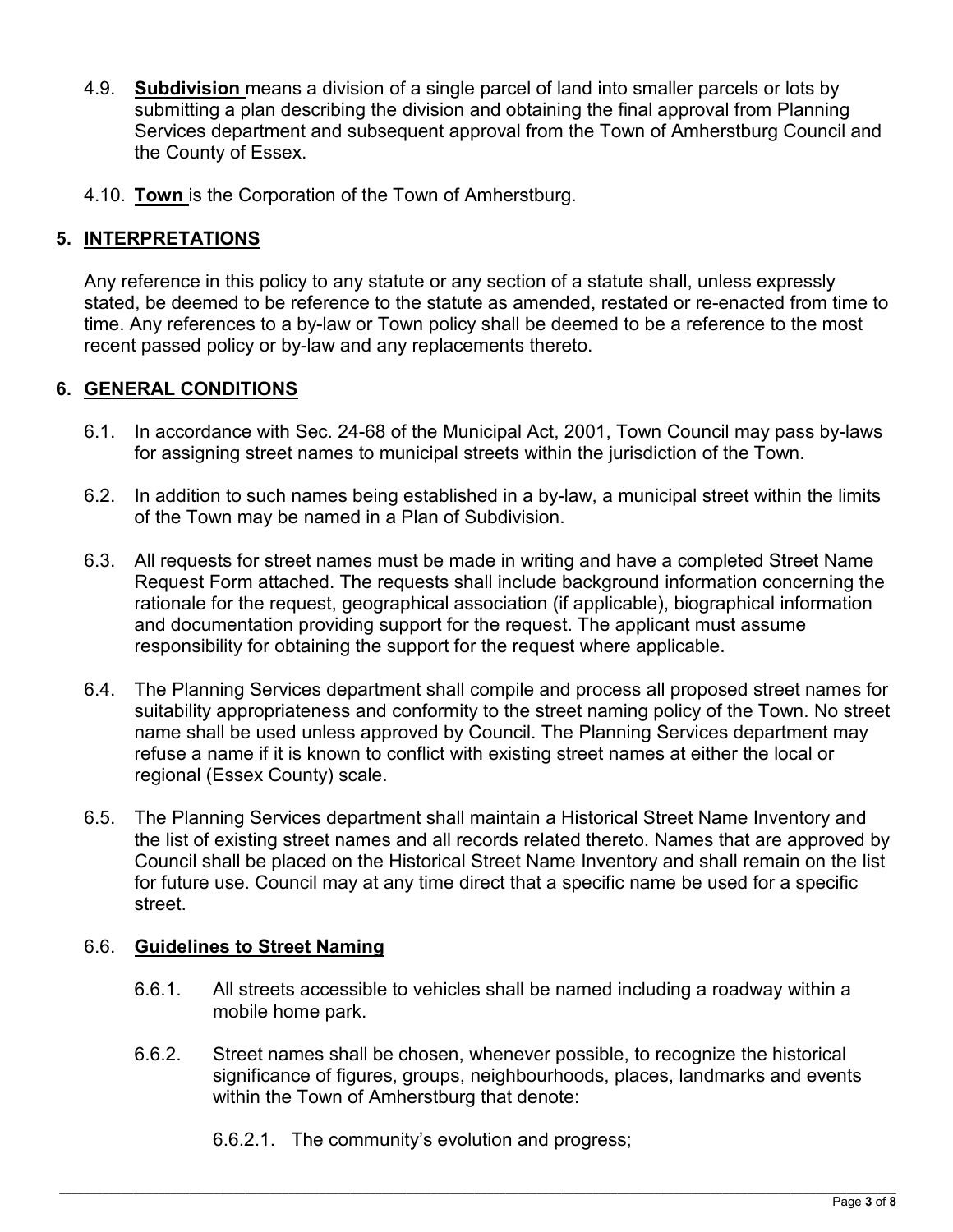- 6.6.2.2. The unique aspects related to the community's geographical locations or other distinct characteristics;
- 6.6.2.3. Figures, events, milestones, and achievements that the community may wish to acknowledge; OR
- 6.6.2.4. Any name not covered under Section 6.6 which has been endorsed by resolution of Council.
- 6.6.3. Street names that represent specific themes are encouraged as they are recognizable for Emergency Services and provide consistency in large developments.
- 6.6.4. Street names should not have more than 20 characters.
- 6.6.5. Names shall assist with emergency response situations by being consistent with street names and geographical locations.
- 6.6.6. Street names should continue across intersections.
- 6.6.7. Street extensions should continue with existing street names.
- 6.6.8. North, South, East and West may be used when a newly created street is an extension of an existing street which cannot be renumbered or for which no municipal numbers are available.
- 6.6.9. Names with spelling that leaves proper pronunciation in question shall be avoided.
- 6.6.10. Two word names shall be avoided.
- 6.6.11. Street names that are hyphenated or use quotes will not be permitted.
- 6.6.12. Street names must not be identical or similar sounding to any existing street name, both within the Town and within adjacent municipalities.
- 6.6.13. Homonyms, or names that are very close in pronunciation to existing street names, both within the Town and within adjacent municipalities, are not permitted.
- 6.6.14. Redundant street type designations are to be avoided (for example, Hall Line Drive).
- 6.6.15. Substantiation is required for proposed street names, such as historical or cultural significance, if there is any.
- 6.6.16. Street names shall not be given in recognition of any living person or used by companies for the purpose of advertising.
- 6.6.17. There shall be no use of awkward, corrupt, discriminatory or derogatory names in regard to race, sex, colour, creed, political affiliation or any other social factors.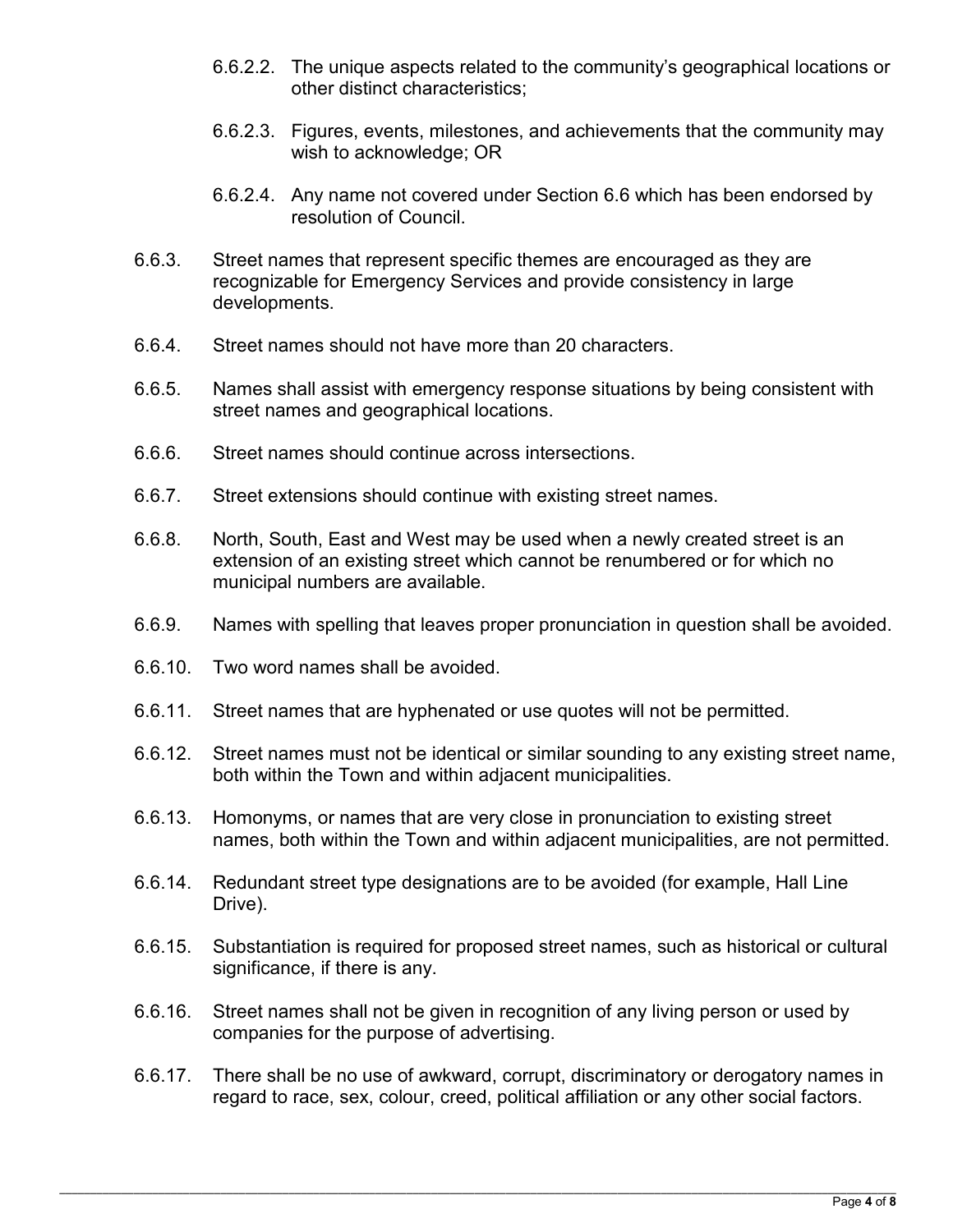6.6.18. The Developer/applicant for a new street name shall give special consideration to the names in the Town's Historical Street Name Inventory, unless permission is otherwise granted by Council.

# 6.7. **Street Type Designations**

- 6.7.1. Only accepted street type designations may be used (see **Street** definition, Section 4.8).
- 6.7.2. Wherever possible the following street type designations are to be followed:
	- 6.7.2.1. Streets running in an East/West direction are to be designated as **Streets**.
	- 6.7.2.2. Streets running in a North/South direction are to be designated as **Avenues** or **Roads.**
	- 6.7.2.3. Narrow secondary streets having less than a 15.2 metre / 50 foot right of way, are to be designated as **Lanes**.
	- 6.7.2.4. Wider collector streets, when separated by a planted median, may be designated as **Boulevards** or **Drives**.
	- 6.7.2.5. Dead-end streets less than 305 meters / 1000 feet in length are to be designated as **Courts**.
	- 6.7.2.6. Streets having two (2) entrances in the form of a loop or an 'L' are to be designated as **Crescent**, **Circle**, or **Way**.
- 6.7.3. All street type designations are to be approved by the Planning Services department in consultation with the Fire Department.
- 6.7.4. While exceptions to the street type designations guidelines have occurred as a result of the 1999 amalgamation, these guidelines are intended to reduce or eliminate exceptions especially where they may cause difficulty in navigation within the Town.

### 6.8. **New Street Naming**

- 6.8.1. The assignment of names for all new streets within the Town requires the submission of a Street Name Request Form to the Planning Services department, for approval.
- 6.8.2. The application must include a list of possible street names, with substantiation and appropriate mapping, illustrating the location of the new streets and their proposed names.
- 6.8.3. All applicants must utilize the Town's Historical Street Name Inventory when naming new streets unless permission is otherwise granted by Council.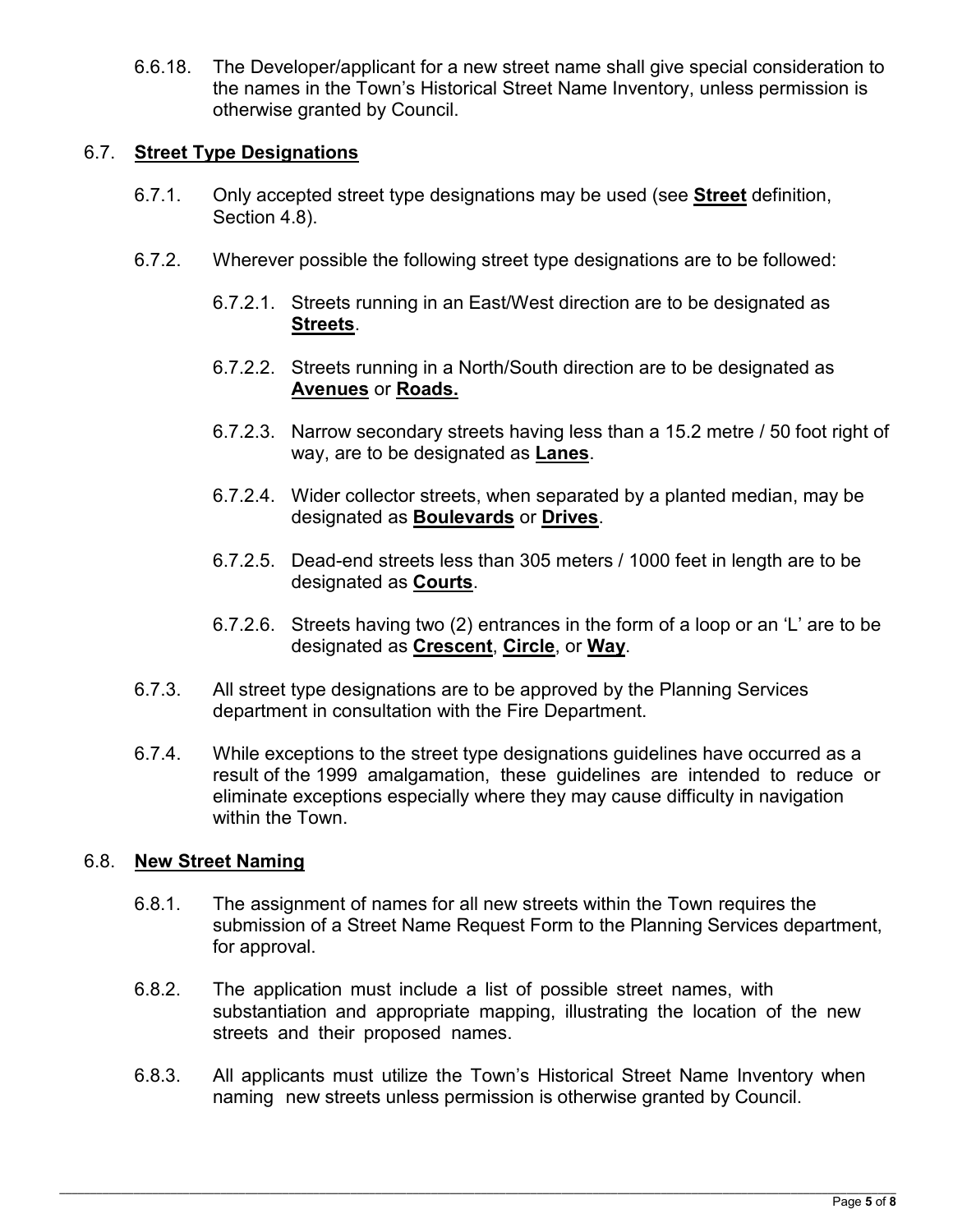6.8.4. Council approval and adoption of a by-law is required for the creation of any new street (name) not created through the registration of a plan of subdivision or condominium within the Town.

# 6.9. **Street Name Signs**

- 6.9.1. Street name signs shall be of such size and shape and constructed of such materials as required by the Engineering and Public Works Department, in compliance the Manual of Uniform Traffic Control Devices and the Ontario Traffic manuals.
- 6.9.2. A street name sign may also include an address range to the street address numbers that are located within a street or any portion of a street.

### 6.10. **Notification**

The Town shall notify all internal departments, emergency services, agencies/bodies (i.e.) Canada Post) and adjacent municipalities of the assignment of a new street name.

### 6.11. **Procedures**

Administration has the authority to establish procedures for implementing this policy and to amend those procedures as required in the best interests of the Town with the concurrence of the CAO and Town Solicitor (if required).

#### **7. RESPONSIBILITIES**

- 7.1. **Council** has the authority and responsibility to:
	- 7.1.1. Approve street names for new and existing streets.
	- 7.1.2. Adopt by-laws that are required for the creation of any new street (name) not created through the registration of a plan of subdivision or condominium within the Town.
- 7.2. The **Planning Services Department** has the authority and responsibility to:
	- 7.2.1. Coordinate and assign new street names within the Town of Amherstburg.
	- 7.2.2. Ensure that all proposed street naming are conducted in accordance with this policy.
	- 7.2.3. Duly examine and process subdivision and condominium applications and ensure that proposed street names are selected in accordance with this policy, prior to presentation to Council.
	- 7.2.4. Present Council with recommendations regarding the naming of new streets through Council reports and supporting by-laws.

### **8. REFERENCES AND RELATED DOCUMENTS**

8.1. **[Municipal Act, 2001](https://www.ontario.ca/laws/statute/01m25)**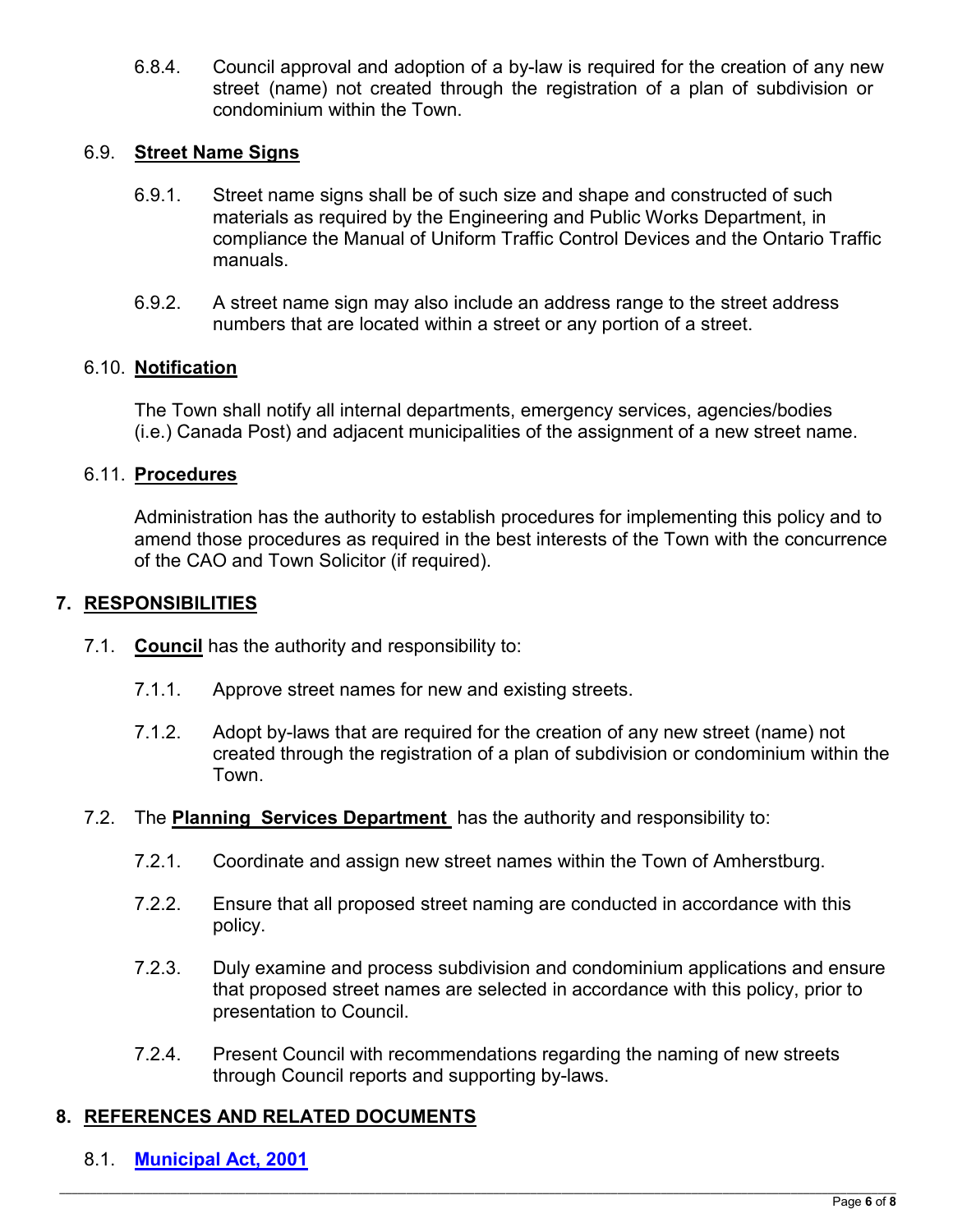#### The Town of Amherstburg's

#### **Historical Street Name Inventory**

| Benson         | <b>McNally</b>  | Abbott*              |  |
|----------------|-----------------|----------------------|--|
| <b>MeLeod</b>  | Kolfage         | Bell*                |  |
| <b>Menzies</b> | Lambert         | Gordon*              |  |
| <b>Berczy</b>  | <b>McEvoy</b>   | Grondin <sup>*</sup> |  |
| Twomey         | Patten          | Sinasac*             |  |
| Sparkman       | Inch            | Wilson*              |  |
| Hough          | Cooper          |                      |  |
| <b>Mullen</b>  | Lukes           |                      |  |
| Fraser         | <b>Nattress</b> |                      |  |
| Johnston       | Landor          |                      |  |
| Horsman        | Milligan        |                      |  |
| McGee or McKee | Rambout         |                      |  |
| Leggatt        | Dewson          |                      |  |
| <b>Davis</b>   | Stanton         |                      |  |
| Boyle          | Pearson         |                      |  |
| LaLiberty      | Lundy           |                      |  |
| Girty          | Lambert         |                      |  |
| Caldwell       | Proudfoot       |                      |  |
| Fisher         | Teeter          |                      |  |
| Cowan          | Hobley          |                      |  |

\* Note: These names are already used in neighbouring municipalities and should be avoided unless there are no other available name options. Yellow highlighter represents names used in the Town of Essex and red highlighter represents names used in the Town of LaSalle.